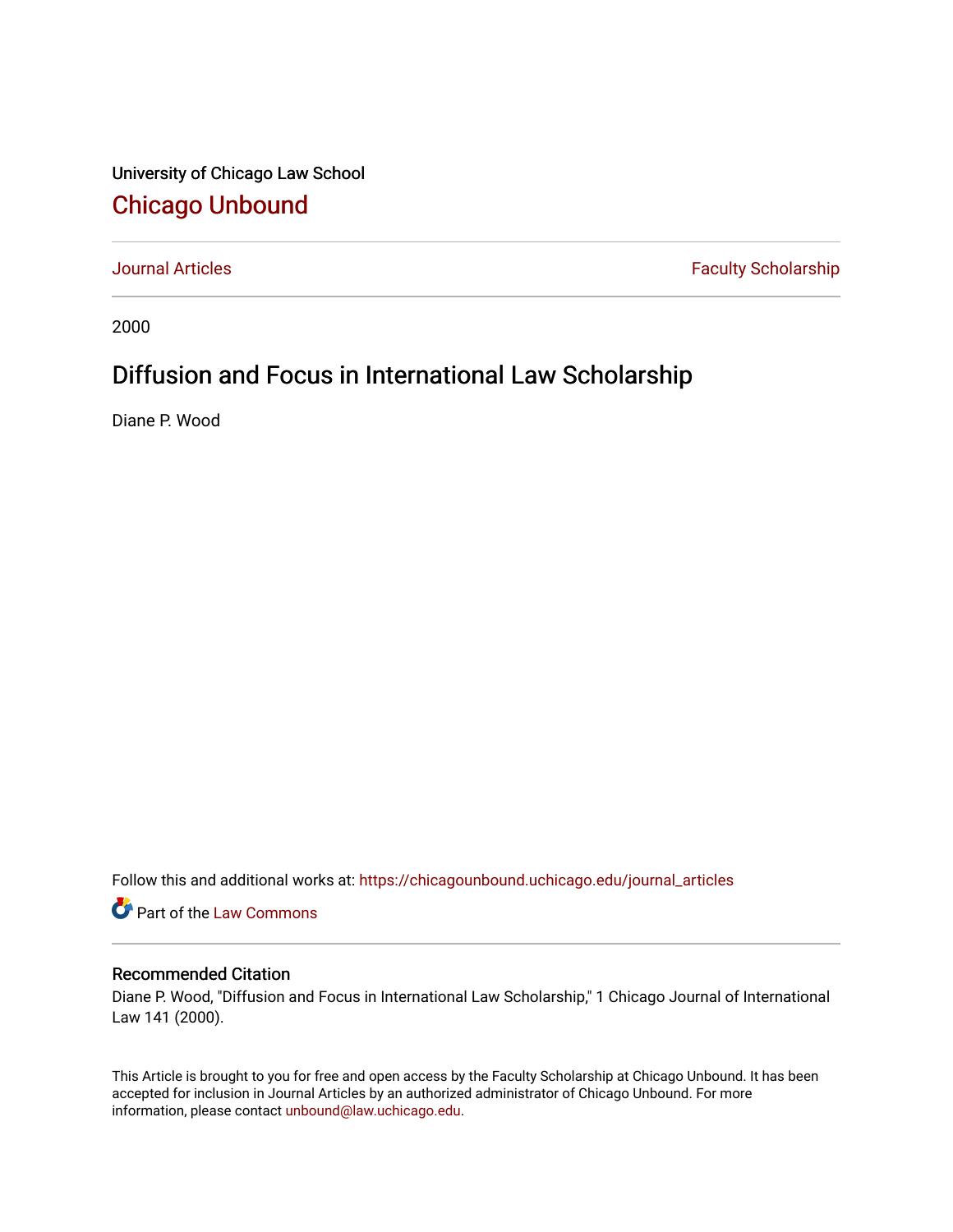## Diffusion and Focus in International Law Scholarship Diane P. Wood\*

A lthough the advent of the *Chicago Journal of International Law* is a welcome event, ,<br>that fact may not be obvious to all followers of international legal scholarship. After all, there are well more than seventy international law journals already being produced in the United States alone.' A complete list would be hard to compile, and in the end would still be uninformative, because of the simple fact that many international articles regularly appear in general law reviews. Moreover there are many distinguished journals published outside this country.<sup>2</sup> Even if parochialism can be forgiven in some areas (though it is hard to say which ones), surely it has no place in a field devoted to reaching across national boundaries. The new Chicago Journal must therefore find its place not only among its U.S. counterparts, but in the broader crowd of journals devoted to international matters.

Even in making this point, however, the biggest problem for international legal scholarship should be apparent. Which "international" things should the Journal be addressing: classic public international law? Classic comparative law? The law of international organizations? The law of regional groups such as the European Union or the Asia-Pacific Economic Conference? Domestic laws addressed to international issues? National laws regulating international transactions? Beyond those questions of subject matter are questions of audience. At one extreme, the study of international law is a highly philosophic inquiry that delves into topics such as the meaning of sovereignty and the meaning of law itself. At the other extreme, international law may conjure up the problems of the American lawyer trying to practice in Tokyo, Beijing, or Paris, or the complexities of setting up a joint venture that will be entitled to operate in Brazil. The audience interested in reading about the latter set of issues may not have much overlap with the audience fascinated by the former.

<sup>\*</sup>Circuit Judge, U.S. Court of Appeals for the Seventh Circuit, Senior Lecturer in Law, The University of Chicago Law School.

<sup>1.</sup> See <http://www.law.umich.edu/pubs/journals/mjil/links.htm> (visited Mar 4, 2000). This is the number listed on the web site of the *Michigan Journal of International Law,* which has links to the other journals. And that list is not a complete one, as is evident by the fact that it does not include journals such as the ABA's *International Lawyer,* the University of Iowa's *Journal of Transnational Law & Contemporary Problems,* the *American Journal of Comparative Law,* the *Asian Law Journal,* and the *Journal of International Taxation.*

<sup>2.</sup> The list is almost endless. For some of the more well-known journals, see, for example, the *Swiss Review of International Law,* the *Britisb Yearbook of International Law; Acadimie de Droit International,* The Hague, *Recueil des Cours; Journal of World Trade, and European Competition Law Review.* There are a great many yearbooks of international law published in different countries, including (alphabetically) the African, the Canadian, the Chinese, the German, the Hague, the Palestine, the Polish, and the South African yearbooks, to name a few. And this ist excludes the many publications in languages other than English.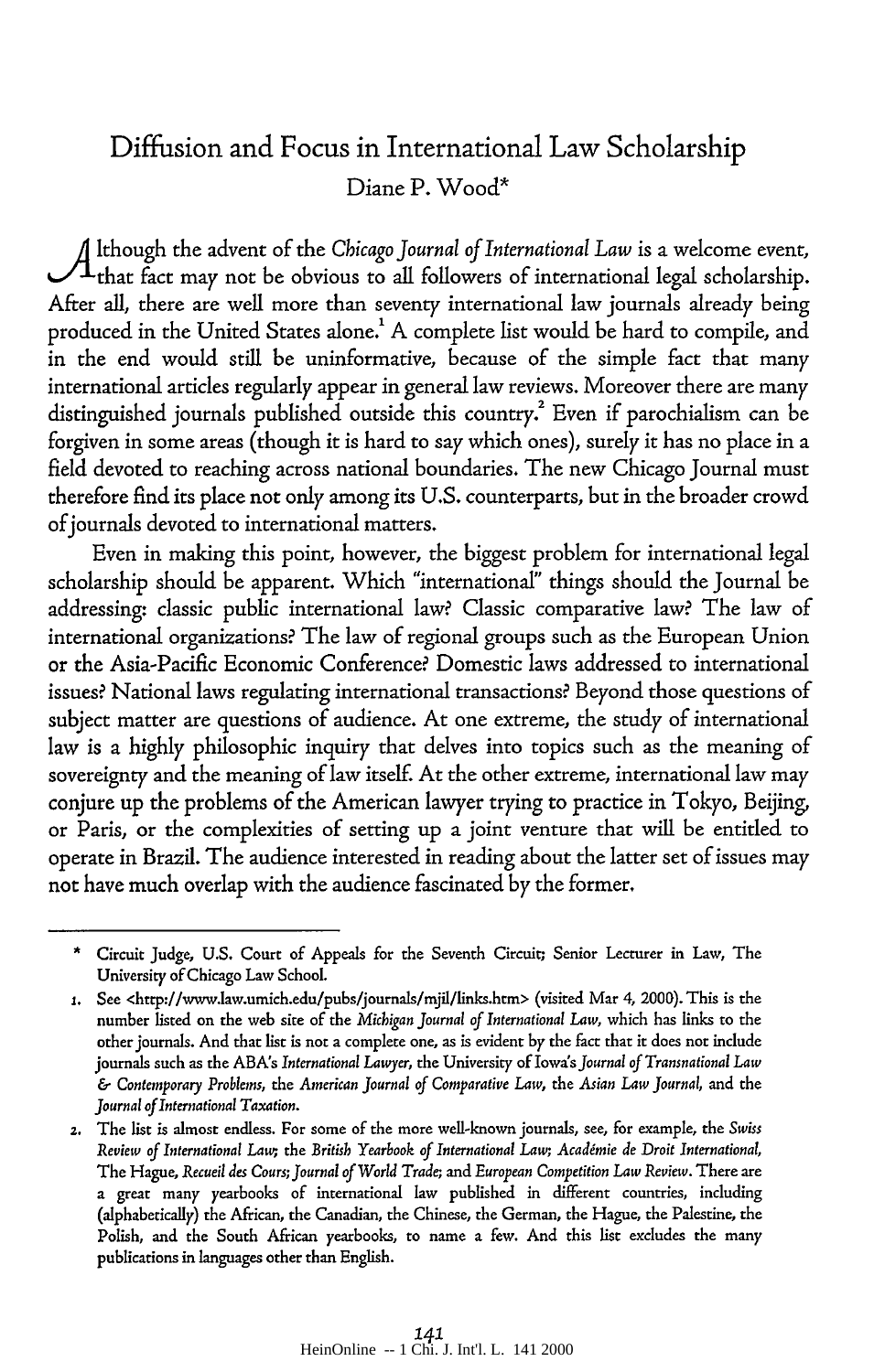Naturally enough, international legal scholarship has reflected the diffuse nature of the subject matter it nominally addresses. Recently the *American Journal of International Law* published papers from a symposium on Method in International Law, which explored such approaches as positivism, policy-oriented jurisprudence, international relations theory, feminism, and economics.3 The *Yale Journal of International Law* offered an article by Jeffrey L. Dunoff and Joel P. Trachman on *Economic Analysis of International Law,4* and another recent issue of the *American Journal of International Law* had as its lead article, *The Contemporary Law of Superior Responsibility,* by Ilias Bantekas, which examined the painfully topical issue of the degree to which high-ranking military officers have a "command responsibility" pursuant to which they are liable for their subordinates' crimes.' These are all important contributions to an understanding of the international legal order. Indeed, the recent attention to methodology may throw light on the vexing question of whether there even is something that can be called an international *legal* order as opposed to a political or social order. Skeptics (particularly those from the legal realist tradition who see law in terms of raw power) have questioned the aptness of the term "law" for the set of principles that govern relations among nations. This criticism may have been well-founded, or understandable, in the past. Nevertheless, the more rigorous methodologies now being brought to bear on international law show great promise of beginning to reveal what deserves to be called "law" in the international realm and at the same time of helping to develop the law further.

Legal scholarship in general reflects much the same variety of perspective and audience, of course: it runs the gamut from the most abstract and theoretical examination of the nature of law to the how-to-do-it articles and surveys that are useful to the practicing lawyer in need of continuing legal education. But the fact that international law has not even proven itself as "law" creates an important difference between scholarship directed to issues of domestic law, whether it is the law of civil procedure, or antitrust, or constitutional law, or the criminal justice system, and international legal scholarship. This is because international law in its purest sense does not enjoy the support, forceful or otherwise, of any single organized regime. Instead, as J. L. Brierly put it in his classic treatment of the subject, "The Law of Nations, or International Law, may be defined as the body of rules and principles of action which are binding upon civilized states in their relations with one another."' Contrast that to the ordinary definition of law that appears in Black's Law Dictionary: "... Law, in its generic sense, is a body of rules of action or conduct prescribed by controlling authority, and having binding legal force.... That which must be obeyed

<sup>3.</sup> Steven R Ratner and Anne-Marie Slaughter, eds, *Symposium on Method in International Law,* 93 Am **J** Intl L 291 (1999).

*<sup>4.</sup>* 24 YaleJ Intl L 1(1999).

*<sup>5.</sup>* **93** AmJ Intl L **573** (1999).

*<sup>6.</sup>* J. L. Brierly, The *Law of Nations: An Introduction to the International Law of Peace* 1 (Waldock 6th ed 1963).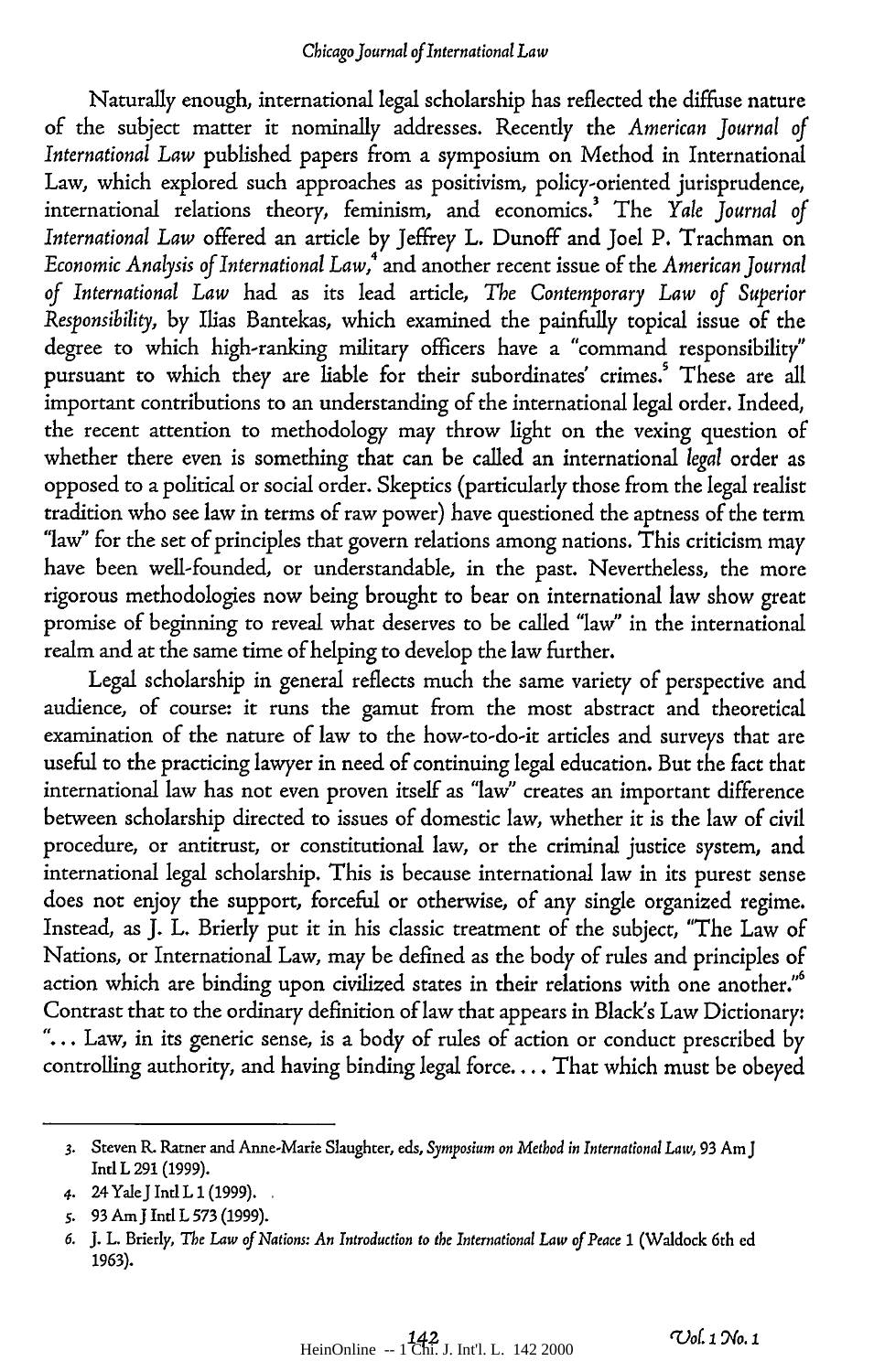and followed by citizens subject to sanctions or legal consequences is a law."<sup>7</sup> Note the importance of force standing behind legal norms in this definition. Although, happily, this is rarely necessary in societies that live under the rule of law, twentieth-century Americans know that it happens from time to time: recall the use of the National Guard to enforce school desegregation orders, the use of the power of a court to throw someone in jail for contempt to force compliance with orders, or, at a more ordinary level, the ability of the local sheriff to seize property to compel compliance with a money judgment.

It is hard to find a real equivalent at the international level. The idea of war as the compliance-forcing mechanism is profoundly unattractive to a world that lives under the United Nations Charter, and in particular Chapter VII of the Charter, which entrusts the Security Council with the responsibility of deciding where and how force should be used to maintain or restore international peace. Worse than that, in the eyes of some, is the fact that the sources of international law are notoriously squishy. Public international lawyers point to Article 38 of the Statute of the International Court of Justice ("ICJ") for the definitive list of these sources, which reads:

**1.** The [International] Court [ofJustice], whose function is to decide in accordance with international law such disputes as are submitted to it, shall apply:

a. international conventions, whether general or particular, establishing rules expressly recognized **by** the contesting states;

b. international custom, as evidence of a general practice accepted as law;

c. the general principles of law recognized by civilized nations;

d. subject to the provisions of Article 59 [which provides that a decision of the Court has no binding force except between the parties and for the particular case], judicial decisions and the teachings of the most highly qualified publicists of the various nations, as subsidiary means for the determination of rules of law.

Yet, particularly given the very narrow scope of the ICJ's jurisdiction, it is difficult to see how these sources can add up to a body of international law that finds international acceptance. National courts may express their opinions about international questions; foreign ministries may write diplomatic notes; national legislatures may enact laws that purport to reflect international principles. But there is no final arbiter over the content of the law in the vast majority of cases, nor is there any way to ensure that anyone follows it.

The biggest problem with the picture that emerges for international law is that it is one that should not-indeed, cannot-continue. No one needs to be told that the world has shrunk, that human rights violations in one part of the world are not only morally reprehensible but also have practical repercussions elsewhere, that environmental problems demand international solutions, that weapons of mass destruction know no boundaries, and that the world has become a single economic

*<sup>7.</sup> Black's Law Dictionary* 884 (West 6th ed **1990).**

*<sup>8.</sup>* Charter of the United Nations, June 26, 1945, 59 Stat 1031.

<sup>9.</sup> Statute of the International Court of Justice, June 26, 1945, 59 Stat 1055.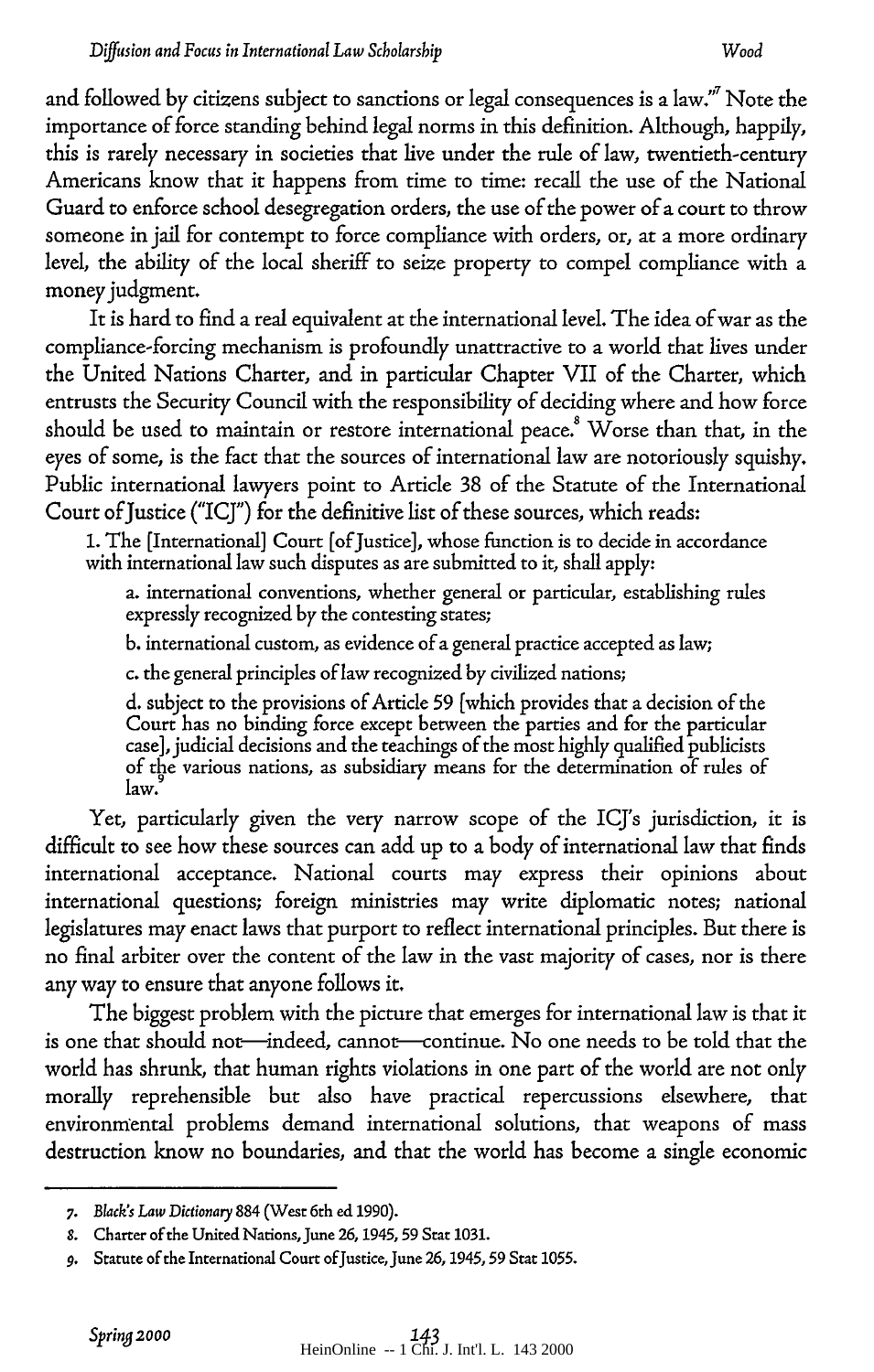unit. The question instead is how to bring our laws and legal institutions into line with this reality. Here, in the middle ground between the philosophy and cookbooks that have largely characterized international legal scholarship, the need for creative thinking and innovative scholarship is pressing. This is the gap that the Chicago Journal and its counterparts should strive to fill, because international law is important, necessary, and it makes a difference.

In the United States, the Supreme Court announced long ago in *The Pacquete Habana* that "[i]nternational law is part of our law, and must be ascertained and administered by the courts of justice of appropriate jurisdiction, as often as questions of right depending upon it are duly presented for their determination."10 Years later, in *Banco Nacional de Cuba v. Sabbatino,* the Court, while holding on the one hand that the act of state doctrine is not part of international law, concluded on the other hand that "legal problems affecting international relations" were to be determined according to federal law." Treaties, of course, are specifically mentioned in the Supremacy Clause of the Constitution, Article VI, clause 2, but the *Sabbatino* decision indicates that customary international law, as part of federal common law, is also supreme. And yet, no one has ever found that customary international law can override an express statute in the same way that a later treaty supersedes inconsistent earlier domestic laws.<sup>12</sup> This leaves international law in a rather unsatisfactory position in U.S. courts: there, but not there, perhaps at most supporting a canon of statutory construction that requires courts to interpret statutes so as not to conflict with international law if this is fairly possible."

If anything, these general principles overstate the status that international law has enjoyed in U.S. courts in recent years. The Supreme Court has had before it a significant number of cases in which not only international law, but an international vision, should have been woven into the fabric of the decision, but it was not. A few examples will suffice to illustrate this point.

*Breard v. Greene<sup>14</sup>* presented the question whether the petitioner, Angel Francisco Breard (a citizen of Paraguay) could pursue a claim for habeas corpus relief in U.S. courts. In that case, petitioner wanted to argue that his conviction for murder and capital sentence should be overturned because the State of Virginia violated the Vienna Convention on Consular Relations at the time of his arrest when it failed to

*<sup>10.</sup>* 175 US 677,700 **(1900).**

**<sup>11.</sup>** 376 **US** 398,425-27 (1964).

**<sup>12.</sup>** For the rule regarding treaties, see Restatement of the Law (Third): The Foreign Relations Law of the United States **§** 115(2) (1986). See also Comment (d) to that section, which expresses the opinion that "a later principle of customary law would supersede an earlier one [perhaps meaning an earlier law, but unclear]." The Comment goes on to admit that there have been no judicial decisions to this effect, and it concedes that it has not been authoritatively determined whether a later principle of customary international law could supersede an earlier treaty or statute.

**<sup>13.</sup>** For expressions of the canon of construction, see, for example, *Murray v Schooner Charning Betsy, 6* US (2 Cranch) 64, **118** (1804). Consider Restatement of the Law (Third): The Foreign Relations Law of the United States at § 114 (1986).

<sup>14.</sup> 523 US **371** (1998).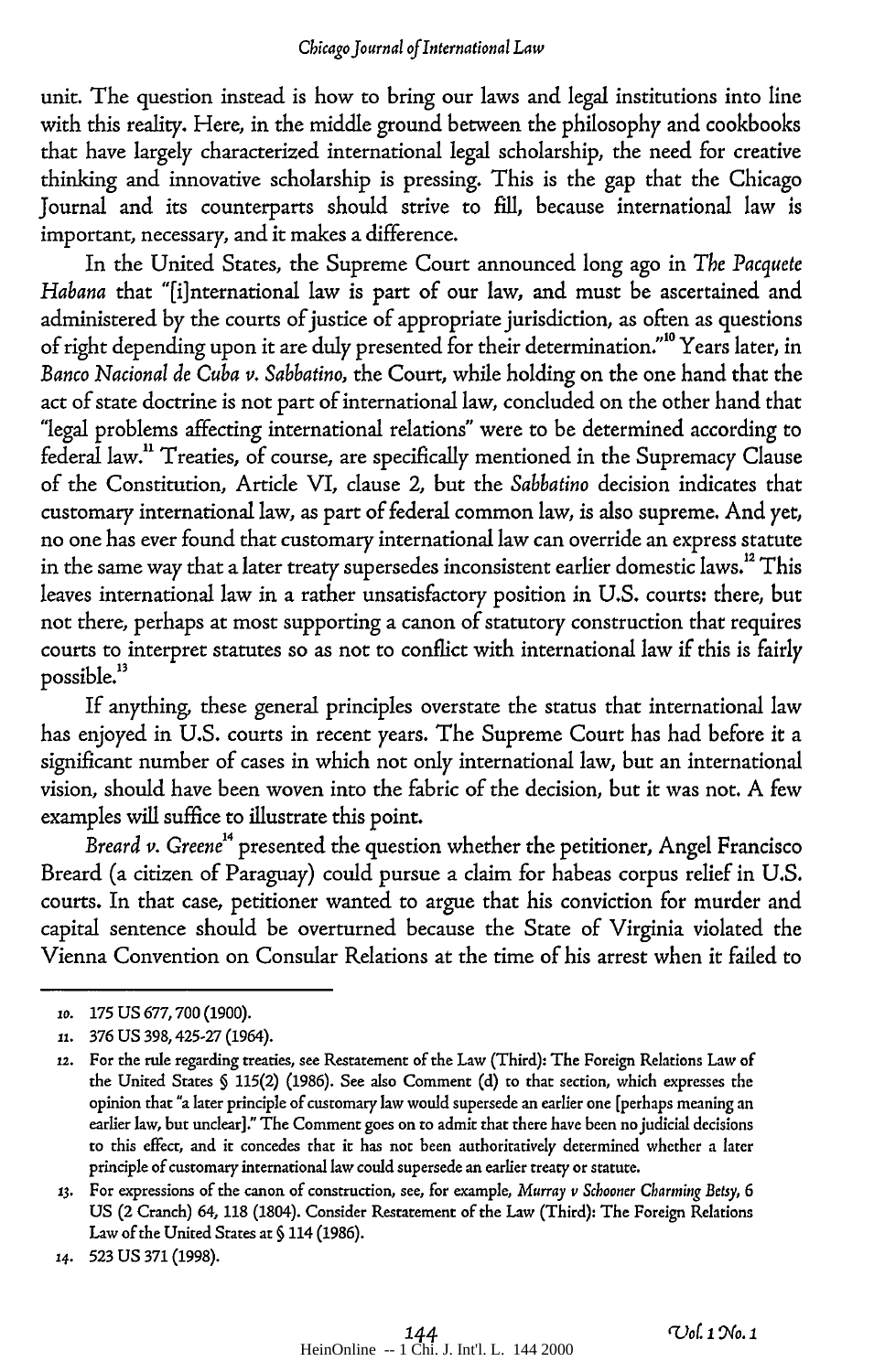inform him that he had the right to contact the Paraguayan Consulate.<sup>15</sup> In a separate proceeding, the Republic of Paraguay brought suit in federal court for declaratory and injunctive relief finding a violation of the Vienna Convention. Finally, on April 8, 1998, the Republic of Paraguay instituted a proceeding against the United States before the International Court of Justice, alleging that the United States had violated the Vienna Convention. The ICJ responded with lightening speed, issuing an order requesting that the United States take all measures to ensure that Breard was not executed pending a final decision in the case. In a decision handed down April 14, 1998, which began by noting that Breard was scheduled to be executed at 9:00 p.m. that very night, the Supreme Court found that the federal courts had no jurisdiction over Breard's petition because he had procedurally defaulted his complaint about the Vienna Convention years earlier. It rejected Paraguay's claims on Eleventh Amendment grounds and on the theory that Paraguay was not a "person" within the meaning of 42 U.S.C. § 1983.

Of greatest interest for present purposes is the way the Court handled the international dimensions of this case. It first cited only U.S. cases for the proposition that "in international law" it is well established that the procedural rules of the forum state govern interpretation of a treaty. Without looking either to the 1969 Vienna Convention on the Law of Treaties, which represents an international consensus on the methodologies to be used in treaty interpretation, or at the jurisprudence of a single other country, the Court also offered the opinion that the Vienna Convention on Consular Relations also embodied this principle, in Article 36(2). Last, again with very little analysis, it concluded that the subsequently enacted Antiterrorism and Effective Death Penalty Act overrode Breard's alleged right under the Vienna Convention to a hearing on his claims.<sup>16</sup> The latter discussion contains not a word about reconciling international law with domestic legislation if at all possible. The Court was not even willing to issue a stay to protect the status quo while the ICJ proceedings moved forward. All this bespeaks a rather low status for the international principles that were at stake.

Although a look at the briefs that were filed in Breard's case suggests that the problem was not the lawyers' failure to call to the Court's attention the relevant sources of international law, not everyone is as well represented as Breard was in the final days and moments of his life. Not many American lawyers are adept in using the sources of international law, and even fewer have experience searching the laws of other countries to see how they may have interpreted treaties and international agreements to which the United States is a signatory. And yet, even the Supreme Court of the United States has recognized on occasion that if the question at hand is the meaning of an agreement, it can be very useful to see how others subject to the same agreement have interpreted it. It did so in *El Al Israel Airlines, Ltd v Tsui Yuan*

**<sup>15.</sup>** Id.

*<sup>16.</sup>* See id at 375-77.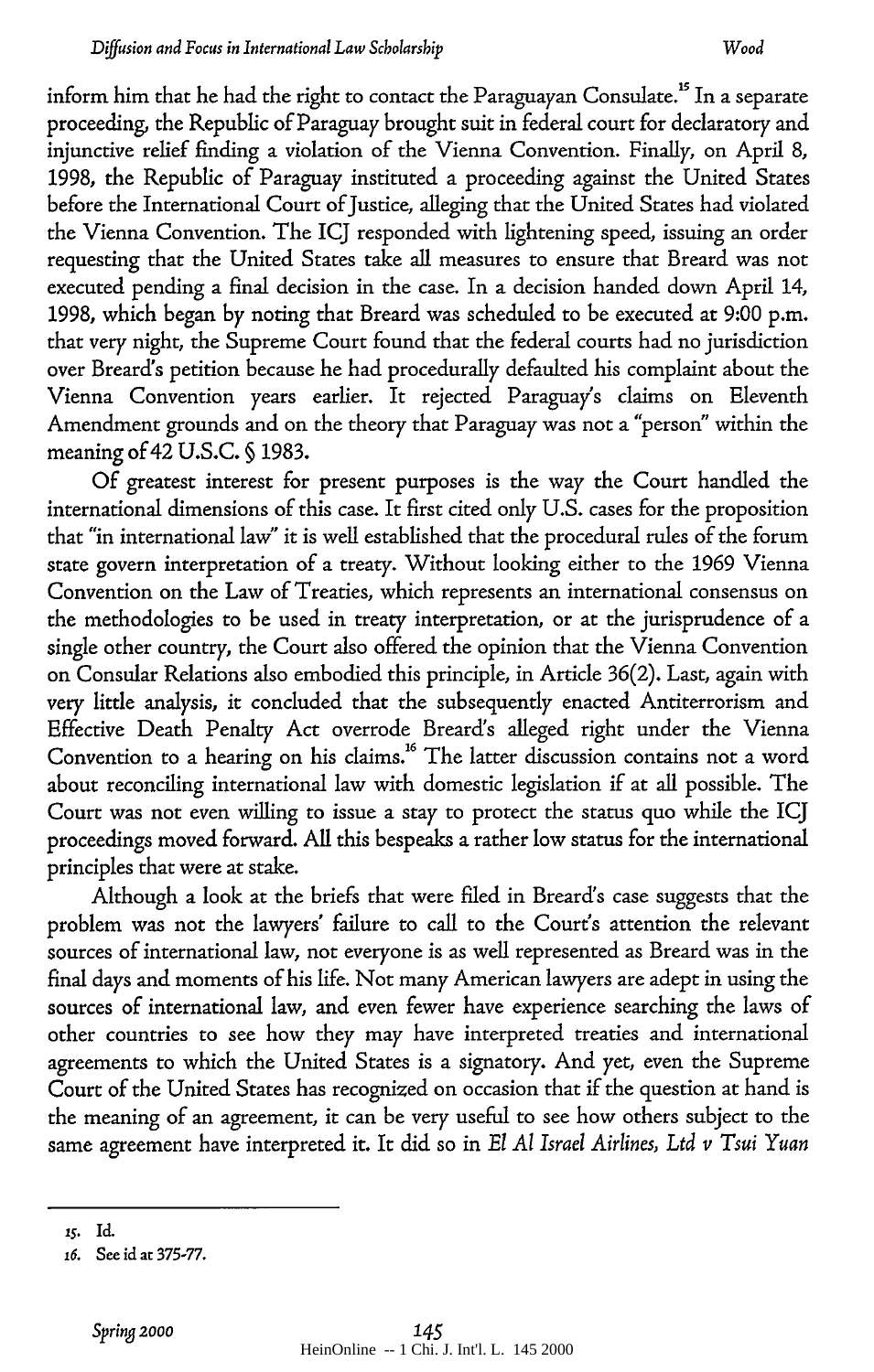Tseng,<sup>17</sup> a case in which the Court confronted a question under the Warsaw Convention.'8 Specifically, it had to decide whether, when the Warsaw Convention itself did not permit a recovery in damages for an incident, an injured party could nonetheless bring a suit for damages under another source of law (there, the tort law of New York). The Court found that the answer was no, and that the Warsaw Convention blocked remedies that went beyond those authorized within the Convention. In so holding, however, it took into account a decision of the British House of Lords that had confronted more or less the same question, and it also referred to decisions from other signatory states."

It seems, however, that the *Tseng* decision may be the exception rather than the rule. The decisions of other jurisdictions are discussed in *United States v Alvarez-Macbain, °* but almost exclusively in the dissenting opinion. *Alvarez-Macbain* was a case in which the question was whether a criminal defendant before a U.S. court who had been abducted from his homeland (Mexico) by agents of the U.S. government could assert a defense to the jurisdiction of the U.S. courts. The majority thought that the case could be resolved by asking whether the extradition treaty between the two countries forbade kidnapping; the dissenters recognized that no extradition treaty would so provide, because jurisdictional principles derived from international law make it clear that no country may exercise its police powers outside its territorial boundaries without the permission of the other. The same disregard for international practice appears in *Sale v Haitian Centers Council, Inc,*<sup>21</sup> where the Court upheld the U.S. Coast Guard practice of intercepting vessels on the high seas (that is, beyond any arguable limit of U.S. territorial jurisdiction) that were allegedly illegally transporting passengers from Haiti to the United States. By cutting the ships off on the high seas, the Coast Guard could return the people to Haiti without determining whether they qualified as refugees under § 243(h)(1) of the Immigration and Nationality Act and Article 33 of the U.N. Protocol Relating to the Status of Refugees.

For anyone who thinks that international law really is part of the law of the United States, or even that it ought to be, these decisions do not represent a desirable state of affairs. It would be unfair in the extreme to place all the blame at the feet of international legal scholarship, but perhaps some belongs there, and some belongs in the way international law has been taught during the twentieth-century in American law schools. But somehow, the message has not been getting through to the bench and bar that, in the words of the Supreme Court in *Bremen v Zapata Off-Shore Co*,<sup>22</sup> "[w]e cannot have trade and commerce in world markets and international waters

**<sup>17.</sup> 525** US 155 (1999).

<sup>18.</sup> The full name of the convention is the Convention for the Unification of Certain Rules Relating to International Transportation by Air, Oct 12, 1929, 49 Stat 3000, TS No 876 (1934), which can be found in the note following 49 USC **§** 40105.

*<sup>19.</sup>* 525 US at 175-76 & n 16.)

**<sup>2</sup>o.** 504 US 655 (1992).

**<sup>21.</sup>** 509 US 155 (1993).

**<sup>22.</sup>** 407 US 1 (1972).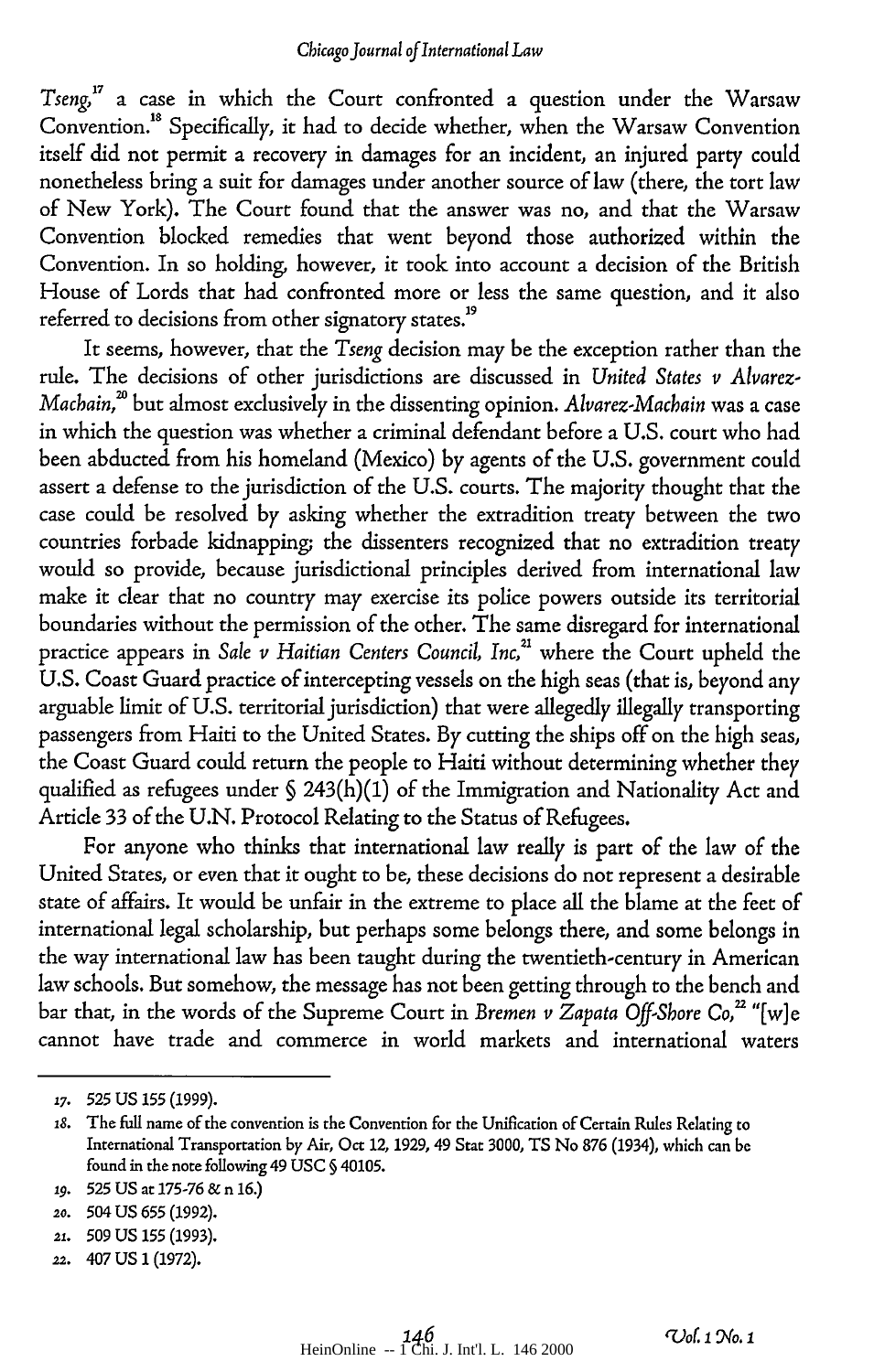exclusively on our terms, governed by our laws, and resolved in our courts."<sup>23</sup> True enough, and the same can be said of issues touching on international human rights, on the resolution of issues concerning legislative and enforcement jurisdiction, on the development of a shared understanding of international agreements to which the United States is party, and a host of similar questions.

Law and lawyers tend to be conservative, in the old sense of the term: change usually comes slowly, in an evolutionary fashion; predictability comes from a refusal to jettison too much of the old too quickly. But it is imperative that we move beyond the parochial approach to international legal matters that characterized much of the twentieth-century. The challenge for legal scholarship in this area is to find a way to bring international law into the mainstream. Step one will be simply to educate students, lawyers, and judges about the subject matter. Step two will be to broaden the perspectives used in that educational process so that the views of people outside the United States are part of the conversation. Even something as well-known and well-respected as the ALI's Restatement of the Law (Third): The Foreign Relations Law of the United States relies to an astonishing degree on U.S. sources and materials. This choice, in the ALI's defense, was surely dictated in part by the fact that the Restatement was designed to present foreign relations law from the U.S. point of view, not from a universal point of view. Yet, one of the leading international law casebooks used in U.S. law schools does much the same thing.<sup>24</sup>

The second task will be complicated somewhat by language barriers, given the fact that a distressing number of Americans do not have the ability to work comfortably in one or more languages other than English. Nevertheless, English speakers are fortunate (especially as the Internet expands exponentially), because English has become the second language of choice in virtually the entire non-Englishspeaking world. The excuses for lack of familiarity with scholarship from other traditions have thus already become weak, and they will fall even flatter over time. And of course, a scholarly journal such as the new Chicago Journal should take every opportunity to take advantage of the language skills of its authors to help expose its readers to the views of others on the important questions of international law.

Finally, it may be possible to develop a more satisfactory notion of what international law is. Plainly it is no longer limited to Brierly's idea of the law of nations. Too many obligations now run between nation-states and individuals for that to be true. Individuals and companies are also more or less third-party beneficiaries of treaties governing international trade, the environment, the law of the sea, and world health. The newer methodologies noted earlier have begun to look beyond the traditional divisions among public international law, comparative law, and private law, to a broader vision of the international legal order. This too will help bring international law into active play within our legal culture. The challenge for international legal scholarship is not a modest one: shape theories that will work for

**<sup>23.</sup>** Id at 9.

<sup>24.</sup> See Barry C. Carter and Philip R Trimble, *International Law* (Aspen 3d ed 1999).